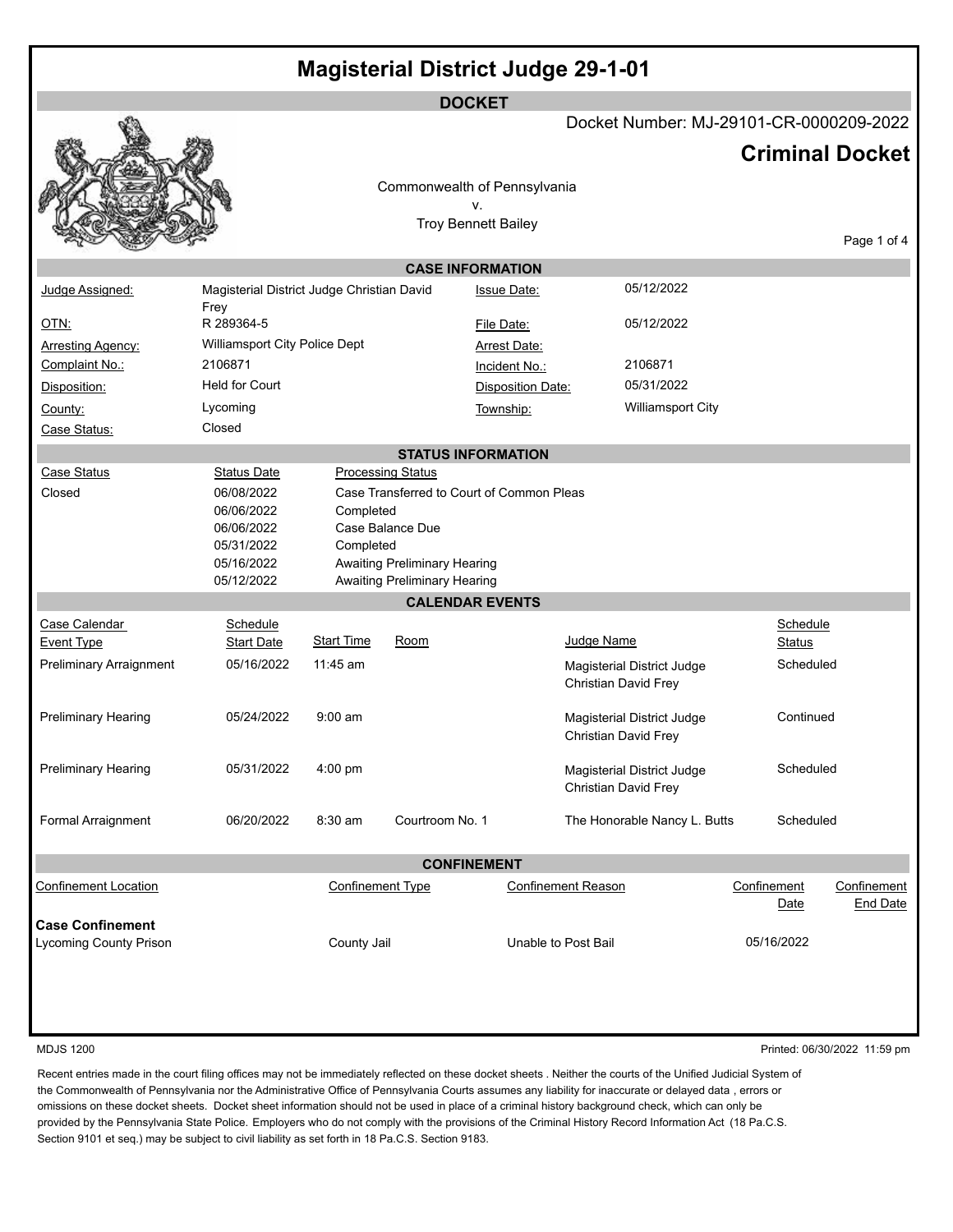| <b>Magisterial District Judge 29-1-01</b>                                                         |                         |                         |                                                   |       |              |                                                                   |             |  |
|---------------------------------------------------------------------------------------------------|-------------------------|-------------------------|---------------------------------------------------|-------|--------------|-------------------------------------------------------------------|-------------|--|
|                                                                                                   |                         |                         | <b>DOCKET</b>                                     |       |              |                                                                   |             |  |
|                                                                                                   |                         |                         |                                                   |       |              | Docket Number: MJ-29101-CR-0000209-2022<br><b>Criminal Docket</b> |             |  |
|                                                                                                   |                         |                         |                                                   |       |              |                                                                   |             |  |
|                                                                                                   |                         |                         | Commonwealth of Pennsylvania                      |       |              |                                                                   |             |  |
|                                                                                                   |                         |                         | ٧.<br><b>Troy Bennett Bailey</b>                  |       |              |                                                                   |             |  |
|                                                                                                   |                         |                         |                                                   |       |              |                                                                   | Page 2 of 4 |  |
|                                                                                                   |                         |                         | <b>DEFENDANT INFORMATION</b>                      |       |              |                                                                   |             |  |
| Name:                                                                                             | Bailey, Troy Bennett    |                         | <u>Sex:</u>                                       |       | Male         |                                                                   |             |  |
| Date of Birth:                                                                                    | 10/25/1966              |                         |                                                   | Race: | <b>Black</b> |                                                                   |             |  |
| Address(es):                                                                                      |                         |                         |                                                   |       |              |                                                                   |             |  |
| <b>Mailing</b>                                                                                    |                         |                         |                                                   |       |              |                                                                   |             |  |
| Williamsport, PA 17701                                                                            |                         |                         |                                                   |       |              |                                                                   |             |  |
| Advised of His Right to Apply for Assignment of Counsel?                                          |                         |                         | Yes                                               |       |              |                                                                   |             |  |
| Public Defender Requested by the Defendant?                                                       |                         |                         | Yes                                               |       |              |                                                                   |             |  |
| Application Provided for Appointment of Public Defender?<br>Has the Defendant Been Fingerprinted? |                         |                         | Yes<br>No                                         |       |              |                                                                   |             |  |
|                                                                                                   |                         |                         |                                                   |       |              |                                                                   |             |  |
|                                                                                                   |                         |                         | <b>CASE PARTICIPANTS</b>                          |       |              |                                                                   |             |  |
| <b>Participant Type</b>                                                                           |                         | <b>Participant Name</b> |                                                   |       |              |                                                                   |             |  |
| <b>Arresting Officer</b>                                                                          |                         |                         | Alexander, Brittany A.                            |       |              |                                                                   |             |  |
| Defendant                                                                                         |                         |                         | Bailey, Troy Bennett                              |       |              |                                                                   |             |  |
|                                                                                                   |                         |                         | <b>BAIL</b>                                       |       |              |                                                                   |             |  |
| <b>Bail Set:</b>                                                                                  |                         |                         |                                                   |       |              | <b>Nebbia Status: None</b>                                        |             |  |
| <b>Bail Action Type</b>                                                                           | <b>Bail Action Date</b> |                         | <b>Bail Type</b>                                  |       | Percentage   | <u>Amount</u>                                                     |             |  |
| Set                                                                                               | 05/16/2022              |                         | Monetary                                          |       |              | \$150,000.00                                                      |             |  |
|                                                                                                   |                         |                         | <b>CHARGES</b>                                    |       |              |                                                                   |             |  |
| # Charge                                                                                          | Grade                   | Description             |                                                   |       | Offense Dt.  | Disposition                                                       |             |  |
| 1 18 § 5903 §§ C1                                                                                 | F <sub>3</sub>          |                         | Diss Explicit Sex Mat'l Minor                     |       | 01/01/2019   | <b>Held for Court</b>                                             |             |  |
| 2 18 § 3126 §§ A7                                                                                 | F <sub>3</sub>          |                         | Indecent Assault Person Less than 13 Years of Age |       | 01/01/2019   | <b>Held for Court</b>                                             |             |  |
| 3 18 § 6318 §§ A1                                                                                 | F <sub>3</sub>          |                         | Unlawful Contact With Minor - Sexual Offenses     |       | 01/01/2019   | <b>Held for Court</b>                                             |             |  |
| 4 18 § 6318 §§ A1                                                                                 | F <sub>3</sub>          |                         | Unlawful Contact With Minor - Sexual Offenses     |       | 01/01/2019   | <b>Held for Court</b>                                             |             |  |
| 5 18 § 6318 §§ A1                                                                                 | F <sub>3</sub>          |                         | Unlawful Contact With Minor - Sexual Offenses     |       | 01/01/2019   | <b>Held for Court</b>                                             |             |  |
| 6 18 § 6318 §§ A1                                                                                 | F <sub>3</sub>          |                         | Unlawful Contact With Minor - Sexual Offenses     |       | 01/01/2019   | <b>Held for Court</b>                                             |             |  |
| 7 18 § 6301 §§ A1ii                                                                               | F <sub>3</sub>          |                         | Corruption Of Minors - Defendant Age 18 or Above  |       | 01/01/2019   | <b>Held for Court</b>                                             |             |  |
| 8 18 § 3127 §§ A                                                                                  | M1                      | Indecent Exposure       |                                                   |       | 01/01/2019   | <b>Held for Court</b>                                             |             |  |
| 9 18 § 3127 §§ A                                                                                  | M1                      | Indecent Exposure       |                                                   |       | 01/01/2019   | <b>Held for Court</b>                                             |             |  |
| 10 18 § 3127 §§ A                                                                                 | M1                      | Indecent Exposure       |                                                   |       | 01/01/2019   | <b>Held for Court</b>                                             |             |  |
| 11 18 § 3127 §§ A                                                                                 | M1                      | Indecent Exposure       |                                                   |       | 01/01/2019   | <b>Held for Court</b>                                             |             |  |
|                                                                                                   |                         |                         |                                                   |       |              |                                                                   |             |  |
|                                                                                                   |                         |                         |                                                   |       |              |                                                                   |             |  |
|                                                                                                   |                         |                         |                                                   |       |              |                                                                   |             |  |
|                                                                                                   |                         |                         |                                                   |       |              |                                                                   |             |  |

MDJS 1200 **Page 2 of 4** Printed: 06/30/2022 11:59 pm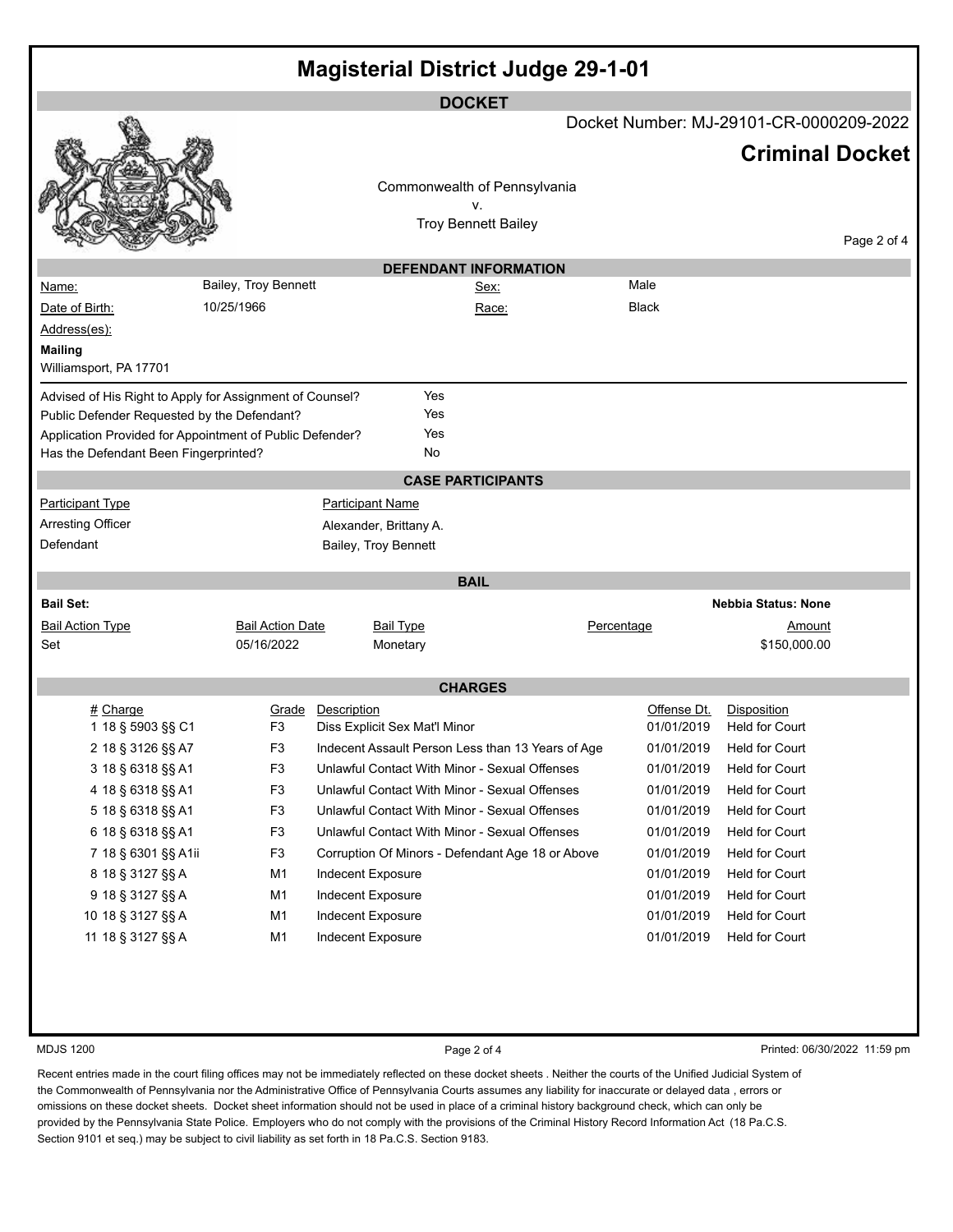## **Magisterial District Judge 29-1-01**

**DOCKET**

Docket Number: MJ-29101-CR-0000209-2022

## **Criminal Docket**

Commonwealth of Pennsylvania v. Troy Bennett Bailey

Page 3 of 4

## **DISPOSITION / SENTENCING DETAILS**

| <b>Case Disposition</b><br><b>Held for Court</b> | Offense Seq./Description<br>1 Diss Explicit Sex Mat'l Minor<br>2 Indecent Assault Person Less than 13 Years of Age<br>. __ __ __ __ __ __ __<br>3 Unlawful Contact With Minor - Sexual Offenses<br><u>. — — — — — — — — — — </u><br>4 Unlawful Contact With Minor - Sexual Offenses<br>والتنفير فتنفر فتنفر فتنفر فتنفر فتنفر فتنفر فتنفر فتنفر فتنفر فتنفر فتنفر فتنفر فتنفر المناورة<br>5 Unlawful Contact With Minor - Sexual Offenses<br>6 Unlawful Contact With Minor - Sexual Offenses | <b>Disposition Date</b><br>05/31/2022<br>Offense Disposition<br><b>Held for Court</b><br><b>Held for Court</b><br><b>Held for Court</b><br><b>Held for Court</b><br><b>Held for Court</b><br><b>Held for Court</b> | Was Defendant Present?<br>Yes                |  |  |  |  |  |
|--------------------------------------------------|----------------------------------------------------------------------------------------------------------------------------------------------------------------------------------------------------------------------------------------------------------------------------------------------------------------------------------------------------------------------------------------------------------------------------------------------------------------------------------------------|--------------------------------------------------------------------------------------------------------------------------------------------------------------------------------------------------------------------|----------------------------------------------|--|--|--|--|--|
|                                                  | . <u>.</u><br>7 Corruption Of Minors - Defendant Age 18 or Above                                                                                                                                                                                                                                                                                                                                                                                                                             | <b>Held for Court</b>                                                                                                                                                                                              |                                              |  |  |  |  |  |
|                                                  | . __ __ __ __ __ __ __ __<br>8 Indecent Exposure                                                                                                                                                                                                                                                                                                                                                                                                                                             | <b>Held for Court</b>                                                                                                                                                                                              |                                              |  |  |  |  |  |
|                                                  | 9 Indecent Exposure<br>_ __ __ __ __ __ __                                                                                                                                                                                                                                                                                                                                                                                                                                                   | <b>Held for Court</b>                                                                                                                                                                                              |                                              |  |  |  |  |  |
|                                                  | 10 Indecent Exposure<br><u> 2002 - 2002 - 2002 - 2002 - 2002 - 20</u>                                                                                                                                                                                                                                                                                                                                                                                                                        | <b>Held for Court</b>                                                                                                                                                                                              |                                              |  |  |  |  |  |
|                                                  | 11 Indecent Exposure                                                                                                                                                                                                                                                                                                                                                                                                                                                                         | <b>Held for Court</b>                                                                                                                                                                                              |                                              |  |  |  |  |  |
|                                                  |                                                                                                                                                                                                                                                                                                                                                                                                                                                                                              | <b>ATTORNEY INFORMATION</b>                                                                                                                                                                                        |                                              |  |  |  |  |  |
|                                                  | <b>Assistant District Attorney</b>                                                                                                                                                                                                                                                                                                                                                                                                                                                           | <b>Public Defender</b>                                                                                                                                                                                             |                                              |  |  |  |  |  |
|                                                  | Name: Taylor Jeanne Beucler, Esq.                                                                                                                                                                                                                                                                                                                                                                                                                                                            | Name: Howard Benjamin Gold, Esq.                                                                                                                                                                                   |                                              |  |  |  |  |  |
| Representing: Commonwealth of Pennsylvania       |                                                                                                                                                                                                                                                                                                                                                                                                                                                                                              | Representing: Bailey, Troy Bennett                                                                                                                                                                                 |                                              |  |  |  |  |  |
| <b>Counsel Status: Active</b>                    |                                                                                                                                                                                                                                                                                                                                                                                                                                                                                              | <b>Counsel Status: Active</b>                                                                                                                                                                                      |                                              |  |  |  |  |  |
| Supreme Court No.: 322562                        |                                                                                                                                                                                                                                                                                                                                                                                                                                                                                              | Supreme Court No.: 324818                                                                                                                                                                                          |                                              |  |  |  |  |  |
| Phone No.: 570-327-2265                          |                                                                                                                                                                                                                                                                                                                                                                                                                                                                                              | Phone No.: 570-327-2367                                                                                                                                                                                            |                                              |  |  |  |  |  |
| Address:                                         | Lycoming County Da's Office<br>48 W 3RD St<br>Williamsport, PA 17701                                                                                                                                                                                                                                                                                                                                                                                                                         | Address:<br>48 W Third St<br>Williamsport, PA 17701                                                                                                                                                                | Lycoming County Pd's Office                  |  |  |  |  |  |
|                                                  | <b>DOCKET ENTRY INFORMATION</b>                                                                                                                                                                                                                                                                                                                                                                                                                                                              |                                                                                                                                                                                                                    |                                              |  |  |  |  |  |
| <b>Filed Date</b><br>05/31/2022                  | Entry<br><b>Held for Court</b>                                                                                                                                                                                                                                                                                                                                                                                                                                                               | Filer<br>Magisterial District Judge Christian<br>David Frey                                                                                                                                                        | Applies To<br>Troy Bennett Bailey, Defendant |  |  |  |  |  |
| 05/31/2022                                       | Docket Transcript Printed                                                                                                                                                                                                                                                                                                                                                                                                                                                                    | Magisterial District Court 29-1-01                                                                                                                                                                                 | Troy Bennett Bailey, Defendant               |  |  |  |  |  |
| 05/16/2022                                       | Commitment Printed - Unable to Post Bail                                                                                                                                                                                                                                                                                                                                                                                                                                                     | Magisterial District Court 29-1-01                                                                                                                                                                                 | Troy Bennett Bailey, Defendant               |  |  |  |  |  |
| 05/12/2022                                       | <b>Criminal Complaint Filed</b>                                                                                                                                                                                                                                                                                                                                                                                                                                                              | Magisterial District Court 29-1-01                                                                                                                                                                                 |                                              |  |  |  |  |  |

MDJS 1200 **Page 3 of 4** Printed: 06/30/2022 11:59 pm